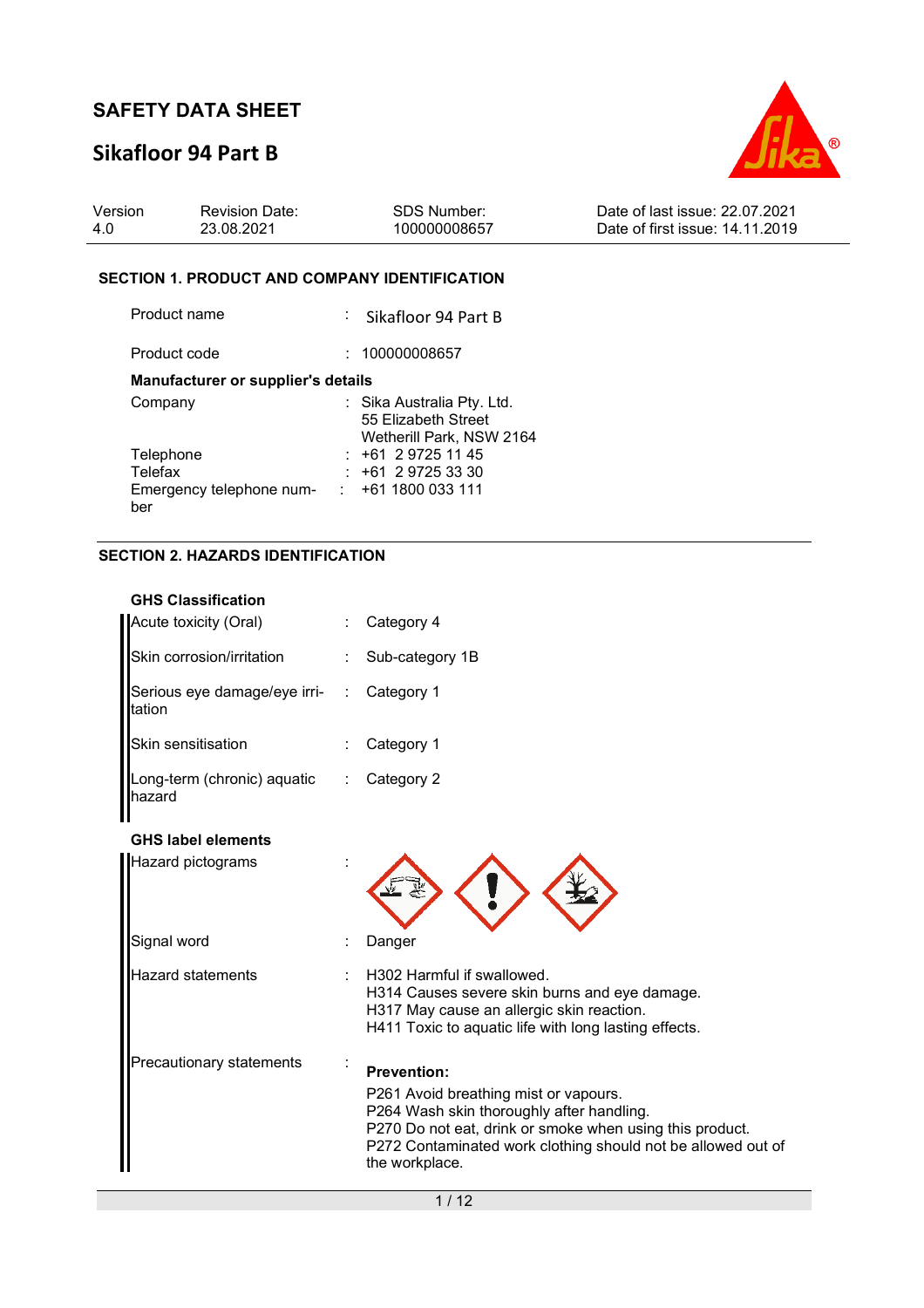# **Sikafloor 94 Part B**



| Version<br>4.0 | <b>Revision Date:</b><br>23.08.2021 | <b>SDS Number:</b><br>100000008657                                                          | Date of last issue: 22.07.2021<br>Date of first issue: 14.11.2019                                                                                                                                                                                                                                                                                                                                                                                                                                                                                                                                                                                                                                                                                                   |  |  |  |  |
|----------------|-------------------------------------|---------------------------------------------------------------------------------------------|---------------------------------------------------------------------------------------------------------------------------------------------------------------------------------------------------------------------------------------------------------------------------------------------------------------------------------------------------------------------------------------------------------------------------------------------------------------------------------------------------------------------------------------------------------------------------------------------------------------------------------------------------------------------------------------------------------------------------------------------------------------------|--|--|--|--|
|                |                                     | P273 Avoid release to the environment.<br>tion/ face protection/ hearing protection.        | P280 Wear protective gloves/ protective clothing/ eye protec-                                                                                                                                                                                                                                                                                                                                                                                                                                                                                                                                                                                                                                                                                                       |  |  |  |  |
|                |                                     | <b>Response:</b>                                                                            |                                                                                                                                                                                                                                                                                                                                                                                                                                                                                                                                                                                                                                                                                                                                                                     |  |  |  |  |
|                |                                     | induce vomiting.<br>CENTER/ doctor.<br>vice/ attention.<br>reuse.<br>P391 Collect spillage. | P301 + P312 + P330 IF SWALLOWED: Call a POISON<br>CENTER/ doctor if you feel unwell. Rinse mouth.<br>P301 + P330 + P331 IF SWALLOWED: Rinse mouth. Do NOT<br>P303 + P361 + P353 IF ON SKIN (or hair): Take off immediate-<br>ly all contaminated clothing. Rinse skin with water.<br>P304 + P340 + P310 IF INHALED: Remove person to fresh air<br>and keep comfortable for breathing. Immediately call a<br>POISON CENTER/ doctor.<br>P305 + P351 + P338 + P310 IF IN EYES: Rinse cautiously with<br>water for several minutes. Remove contact lenses, if present<br>and easy to do. Continue rinsing. Immediately call a POISON<br>P333 + P313 If skin irritation or rash occurs: Get medical ad-<br>P362 + P364 Take off contaminated clothing and wash it before |  |  |  |  |
|                |                                     | Disposal:                                                                                   |                                                                                                                                                                                                                                                                                                                                                                                                                                                                                                                                                                                                                                                                                                                                                                     |  |  |  |  |
|                |                                     | disposal plant.                                                                             | P501 Dispose of contents/ container to an approved waste                                                                                                                                                                                                                                                                                                                                                                                                                                                                                                                                                                                                                                                                                                            |  |  |  |  |
|                |                                     |                                                                                             |                                                                                                                                                                                                                                                                                                                                                                                                                                                                                                                                                                                                                                                                                                                                                                     |  |  |  |  |

### **Other hazards which do not result in classification**

None known.

### **SECTION 3. COMPOSITION/INFORMATION ON INGREDIENTS**

Substance / Mixture : Mixture :

#### **Components**

| Chemical name                                | CAS-No.        | Concentration (% w/w) |
|----------------------------------------------|----------------|-----------------------|
| benzyl alcohol                               | 100-51-6       | $>= 30 - 60$          |
| 3-aminomethyl-3,5,5-trimethylcyclohexylamine | 2855-13-2      | $>= 10 - 30$          |
| 3,6-diazaoctanethylenediamin                 | 112-24-3       | $>= 10 - 30$          |
| bis(isopropyl)naphthalene                    | 38640-62-9     | $>= 10 - 30$          |
| $2,4,6$ -tris(dimethylaminomethyl)phenol     | $90 - 72 - 2$  | $>= 5 - 10$           |
| Adduct IA (epoxy amine adduct)               | 68609-08-5     | $>= 1 - 10$           |
| bis[(dimethylamino)methyl]phenol             | 71074-89-0     | $>= 1 - 3$            |
| 2-(2-aminoethylamino) ethanol                | $111 - 41 - 1$ | ${}_{0.3}$            |
| 2-piperazin-1-ylethylamine                   | 140-31-8       | $\leq 1$              |
| 3,6,9-triazaundecamethylenediamine           | 112-57-2       | $\leq 1$              |

### **SECTION 4. FIRST AID MEASURES**

General advice : Move out of dangerous area.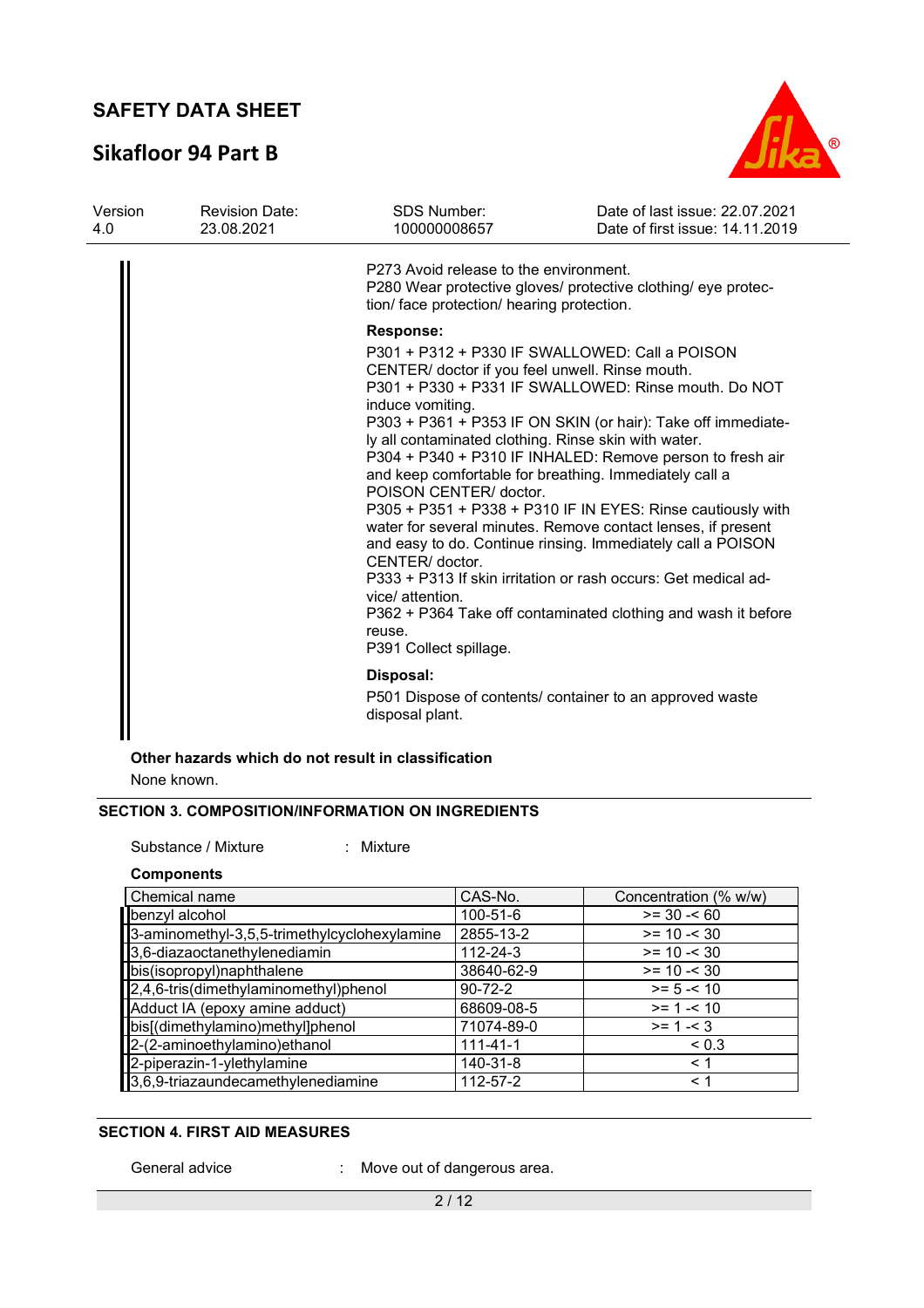# **Sikafloor 94 Part B**



| Version<br>4.0          | <b>Revision Date:</b><br>23.08.2021                    |                                                                                                                                                                                                                                      | <b>SDS Number:</b><br>100000008657                                                                                                                                                                                                                                                                                                                              | Date of last issue: 22.07.2021<br>Date of first issue: 14.11.2019 |  |  |
|-------------------------|--------------------------------------------------------|--------------------------------------------------------------------------------------------------------------------------------------------------------------------------------------------------------------------------------------|-----------------------------------------------------------------------------------------------------------------------------------------------------------------------------------------------------------------------------------------------------------------------------------------------------------------------------------------------------------------|-------------------------------------------------------------------|--|--|
|                         |                                                        |                                                                                                                                                                                                                                      | Consult a physician.<br>Show this safety data sheet to the doctor in attendance.                                                                                                                                                                                                                                                                                |                                                                   |  |  |
| If inhaled              |                                                        | Move to fresh air.<br>Consult a physician after significant exposure.                                                                                                                                                                |                                                                                                                                                                                                                                                                                                                                                                 |                                                                   |  |  |
| In case of skin contact |                                                        | Take off contaminated clothing and shoes immediately.<br>Wash off with soap and plenty of water.<br>Immediate medical treatment is necessary as untreated<br>wounds from corrosion of the skin heal slowly and with difficul-<br>ty. |                                                                                                                                                                                                                                                                                                                                                                 |                                                                   |  |  |
| In case of eye contact  |                                                        |                                                                                                                                                                                                                                      | Small amounts splashed into eyes can cause irreversible tis-<br>sue damage and blindness.<br>In the case of contact with eyes, rinse immediately with plenty<br>of water and seek medical advice.<br>Continue rinsing eyes during transport to hospital.<br>Remove contact lenses.<br>Keep eye wide open while rinsing.                                         |                                                                   |  |  |
| If swallowed            |                                                        |                                                                                                                                                                                                                                      | Clean mouth with water and drink afterwards plenty of water.<br>Do NOT induce vomiting.<br>Do not give milk or alcoholic beverages.<br>Never give anything by mouth to an unconscious person.<br>Take victim immediately to hospital.                                                                                                                           |                                                                   |  |  |
| delayed                 | Most important symptoms<br>and effects, both acute and |                                                                                                                                                                                                                                      | Health injuries may be delayed.<br>corrosive effects<br>sensitising effects<br>Gastrointestinal discomfort<br>Allergic reactions<br><b>Dermatitis</b><br>See Section 11 for more detailed information on health effects<br>and symptoms.<br>Harmful if swallowed.<br>May cause an allergic skin reaction.<br>Causes serious eye damage.<br>Causes severe burns. |                                                                   |  |  |
|                         | Notes to physician                                     |                                                                                                                                                                                                                                      | Treat symptomatically.                                                                                                                                                                                                                                                                                                                                          |                                                                   |  |  |

### **SECTION 5. FIREFIGHTING MEASURES**

| Suitable extinguishing media :            | Use extinguishing measures that are appropriate to local cir-<br>cumstances and the surrounding environment. |
|-------------------------------------------|--------------------------------------------------------------------------------------------------------------|
| Specific hazards during fire-<br>fighting | : Do not allow run-off from fire fighting to enter drains or water<br>courses.                               |
| ucts                                      | Hazardous combustion prod- : No hazardous combustion products are known                                      |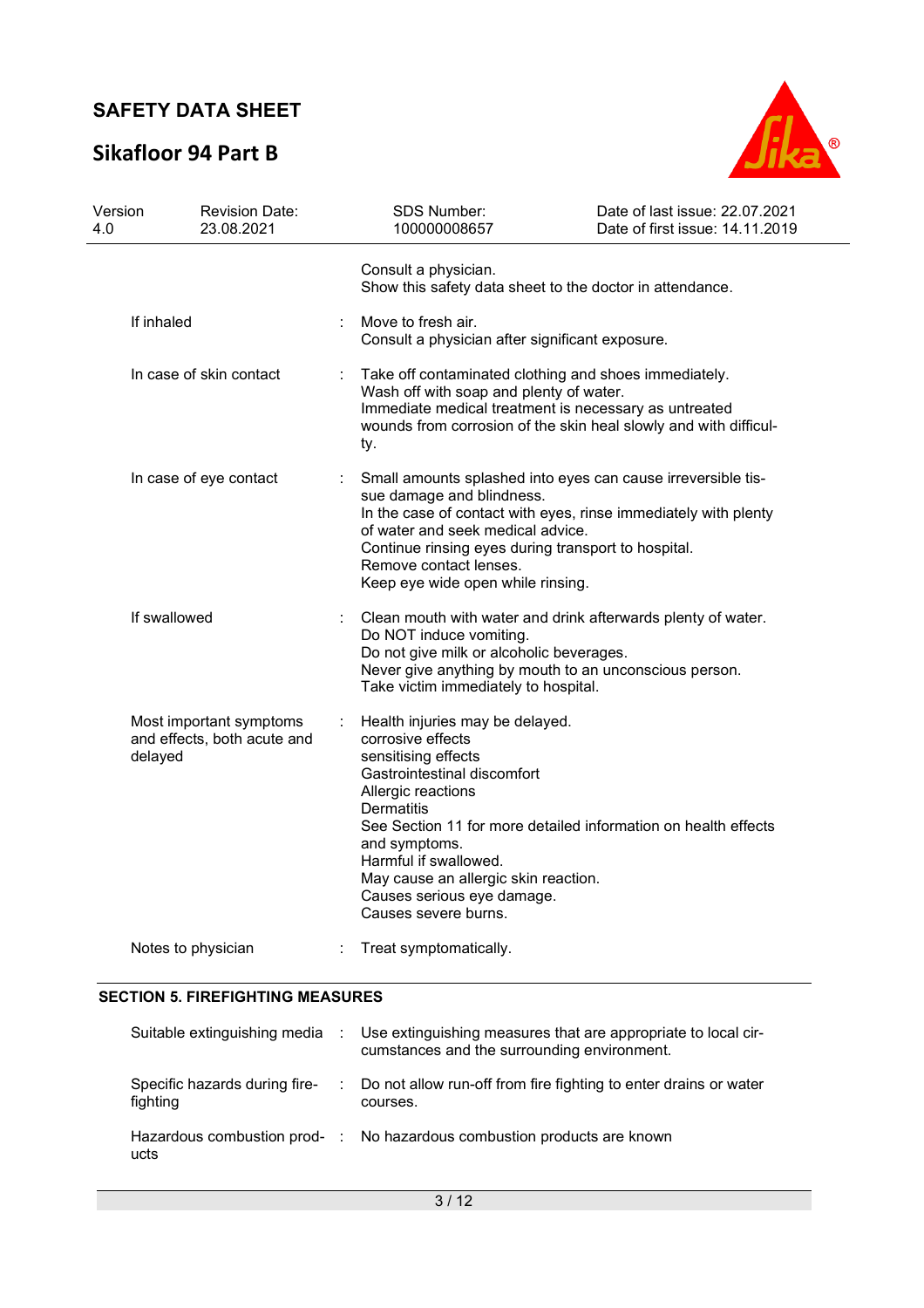# **Sikafloor 94 Part B**



| Version<br>4.0 |                  | <b>Revision Date:</b><br>23.08.2021 |   | <b>SDS Number:</b><br>100000008657                                                                                                                                                                                            | Date of last issue: 22.07.2021<br>Date of first issue: 14.11.2019 |
|----------------|------------------|-------------------------------------|---|-------------------------------------------------------------------------------------------------------------------------------------------------------------------------------------------------------------------------------|-------------------------------------------------------------------|
|                | ods              | Specific extinguishing meth-        | ÷ | Collect contaminated fire extinguishing water separately. This<br>must not be discharged into drains.<br>Fire residues and contaminated fire extinguishing water must<br>be disposed of in accordance with local regulations. |                                                                   |
|                | for firefighters |                                     |   | Special protective equipment : In the event of fire, wear self-contained breathing apparatus.                                                                                                                                 |                                                                   |
|                | Hazchem Code     |                                     |   | $\therefore$ 2X                                                                                                                                                                                                               |                                                                   |

#### **SECTION 6. ACCIDENTAL RELEASE MEASURES**

| Personal precautions, protec-<br>tive equipment and emer-<br>gency procedures | ÷ | Use personal protective equipment.<br>Deny access to unprotected persons.                                                                                      |
|-------------------------------------------------------------------------------|---|----------------------------------------------------------------------------------------------------------------------------------------------------------------|
| Environmental precautions                                                     |   | : Do not flush into surface water or sanitary sewer system.<br>If the product contaminates rivers and lakes or drains inform<br>respective authorities.        |
| Methods and materials for<br>containment and cleaning up                      |   | Soak up with inert absorbent material (e.g. sand, silica gel,<br>acid binder, universal binder, sawdust).<br>Keep in suitable, closed containers for disposal. |

### **SECTION 7. HANDLING AND STORAGE**

| fire and explosion          |                             | Advice on protection against : Normal measures for preventive fire protection.                                                                                                                                                                                                                                                                                                                                                                                                                                                               |
|-----------------------------|-----------------------------|----------------------------------------------------------------------------------------------------------------------------------------------------------------------------------------------------------------------------------------------------------------------------------------------------------------------------------------------------------------------------------------------------------------------------------------------------------------------------------------------------------------------------------------------|
| Advice on safe handling     | ÷.                          | Avoid exceeding the given occupational exposure limits (see<br>section 8).<br>Do not get in eyes, on skin, or on clothing.<br>For personal protection see section 8.<br>Persons with a history of skin sensitisation problems or asth-<br>ma, allergies, chronic or recurrent respiratory disease should<br>not be employed in any process in which this mixture is being<br>used.<br>Smoking, eating and drinking should be prohibited in the ap-<br>plication area.<br>Follow standard hygiene measures when handling chemical<br>products |
| Hygiene measures            |                             | Handle in accordance with good industrial hygiene and safety<br>practice.<br>When using do not eat or drink.<br>When using do not smoke.<br>Wash hands before breaks and at the end of workday.                                                                                                                                                                                                                                                                                                                                              |
| Conditions for safe storage | $\mathcal{L}^{\mathcal{L}}$ | Store in original container.<br>Keep container tightly closed in a dry and well-ventilated<br>place.                                                                                                                                                                                                                                                                                                                                                                                                                                         |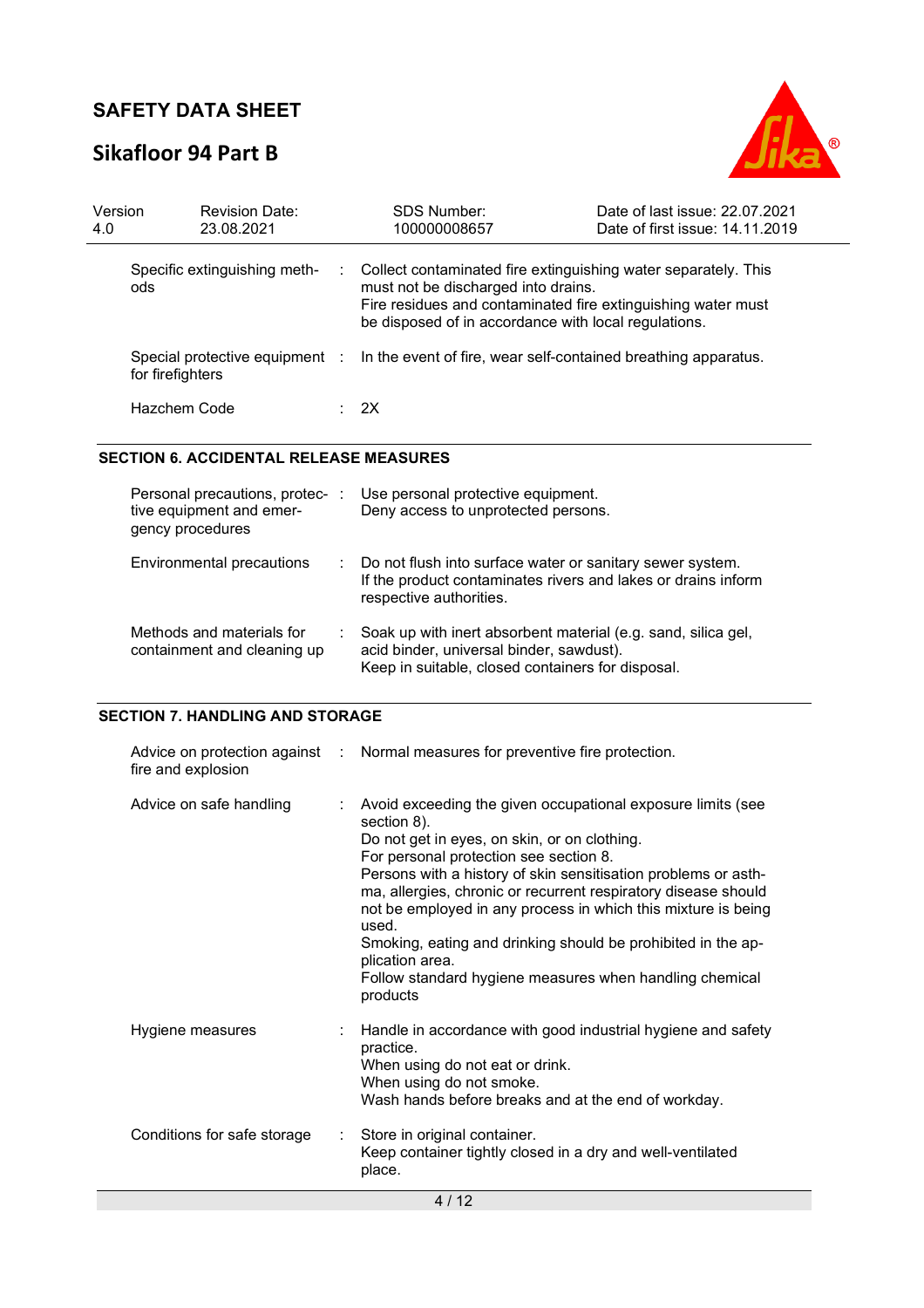# **Sikafloor 94 Part B**



| Version<br>4.0 |                 | <b>Revision Date:</b><br>23.08.2021          | <b>SDS Number:</b><br>100000008657                                                                                                                                                                                                                                                                                                                                                                          | Date of last issue: 22.07.2021<br>Date of first issue: 14.11.2019 |
|----------------|-----------------|----------------------------------------------|-------------------------------------------------------------------------------------------------------------------------------------------------------------------------------------------------------------------------------------------------------------------------------------------------------------------------------------------------------------------------------------------------------------|-------------------------------------------------------------------|
|                |                 |                                              | Containers which are opened must be carefully resealed and<br>kept upright to prevent leakage.<br>Observe label precautions.<br>Store in accordance with local regulations.                                                                                                                                                                                                                                 |                                                                   |
|                |                 |                                              | <b>SECTION 8. EXPOSURE CONTROLS/PERSONAL PROTECTION</b>                                                                                                                                                                                                                                                                                                                                                     |                                                                   |
|                |                 | Components with workplace control parameters | Contains no substances with occupational exposure limit values.                                                                                                                                                                                                                                                                                                                                             |                                                                   |
|                | controls        | Appropriate engineering                      | Use adequate ventilation and/or engineering controls to pre-<br>vent exposure to vapours.                                                                                                                                                                                                                                                                                                                   |                                                                   |
|                |                 | Personal protective equipment                |                                                                                                                                                                                                                                                                                                                                                                                                             |                                                                   |
|                | Hand protection | Respiratory protection                       | No special measures required.<br>Respirator selection must be based on known or anticipated<br>exposure levels, the hazards of the product and the safe<br>working limits of the selected respirator.<br>Chemical-resistant, impervious gloves complying with an<br>approved standard should be worn at all times when handling<br>chemical products if a risk assessment indicates this is nec-<br>essary. |                                                                   |
|                |                 |                                              | Follow AS/NZS 1337.1<br>Recommended: Butyl rubber/nitrile rubber gloves.<br>Contaminated gloves should be removed.                                                                                                                                                                                                                                                                                          |                                                                   |
|                | Eye protection  |                                              | Safety goggles<br>Wear suitable face shield.                                                                                                                                                                                                                                                                                                                                                                |                                                                   |
|                |                 | Skin and body protection                     | Protective clothing (e.g. safety shoes, long-sleeved working<br>clothing, long trousers)<br>Follow AS 2210:3<br>Rubber aprons                                                                                                                                                                                                                                                                               |                                                                   |

#### **SECTION 9. PHYSICAL AND CHEMICAL PROPERTIES**

| Appearance                                         | liquid                   |
|----------------------------------------------------|--------------------------|
| Colour                                             | yellow                   |
| Odour                                              | amine-like               |
| Odour Threshold                                    | No data available        |
| рH                                                 | : $> 11 (20 °C (68 °F))$ |
| Melting point/range / Freezing : No data available |                          |
| point<br>Boiling point/boiling range               | : No data available      |
| Flash point                                        | : > 140 °C (> 284 °F)    |
|                                                    | 5/12                     |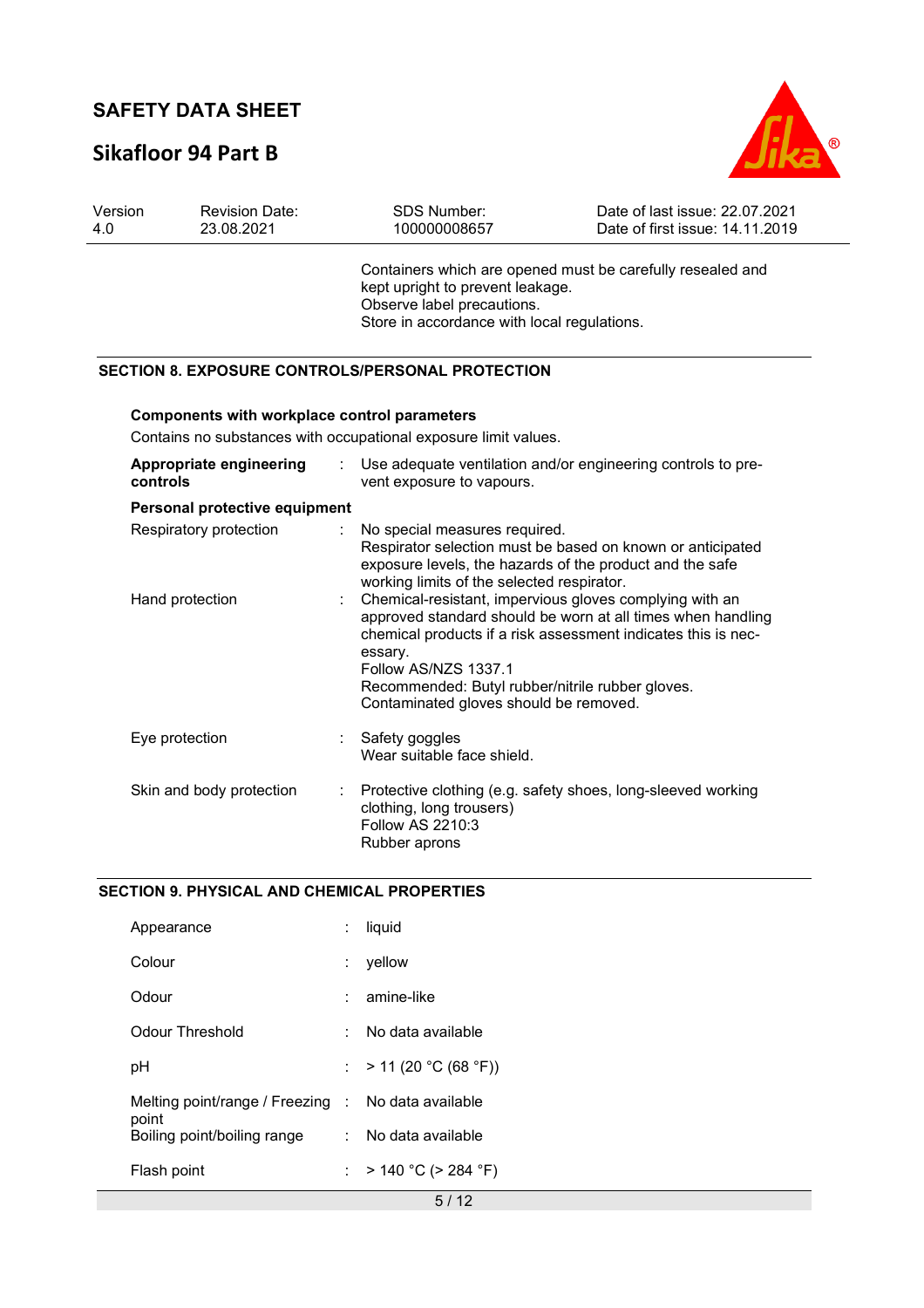# **Sikafloor 94 Part B**



| Version<br>4.0 |                    | <b>Revision Date:</b><br>23.08.2021 |                      | <b>SDS Number:</b><br>100000008657                                                                                                                                       | Date of last issue: 22.07.2021<br>Date of first issue: 14.11.2019 |
|----------------|--------------------|-------------------------------------|----------------------|--------------------------------------------------------------------------------------------------------------------------------------------------------------------------|-------------------------------------------------------------------|
|                |                    |                                     |                      | (Method: closed cup)                                                                                                                                                     |                                                                   |
|                | Evaporation rate   |                                     |                      | No data available                                                                                                                                                        |                                                                   |
|                |                    | Flammability (solid, gas)           |                      | No data available                                                                                                                                                        |                                                                   |
|                | flammability limit | Upper explosion limit / Upper       | ÷.                   | No data available                                                                                                                                                        |                                                                   |
|                | flammability limit | Lower explosion limit / Lower       | $\ddot{\phantom{a}}$ | No data available                                                                                                                                                        |                                                                   |
|                | Vapour pressure    |                                     |                      | $0.07$ hPa                                                                                                                                                               |                                                                   |
|                |                    | Relative vapour density             |                      | No data available                                                                                                                                                        |                                                                   |
|                | Density            |                                     |                      | ca. 1.01 g/cm3 (20 °C (68 °F))                                                                                                                                           |                                                                   |
|                | Solubility(ies)    | Water solubility                    |                      | No data available                                                                                                                                                        |                                                                   |
|                |                    | Solubility in other solvents        | ÷                    | No data available                                                                                                                                                        |                                                                   |
|                |                    | Partition coefficient: n-           |                      | No data available                                                                                                                                                        |                                                                   |
|                | octanol/water      | Auto-ignition temperature           |                      | No data available                                                                                                                                                        |                                                                   |
|                |                    | Decomposition temperature           |                      | No data available                                                                                                                                                        |                                                                   |
|                | Viscosity          | Viscosity, dynamic                  |                      | ca. 45 mPa.s (20 °C (68 °F))                                                                                                                                             |                                                                   |
|                |                    | Viscosity, kinematic                | ÷                    | > 20.5 mm2/s (40 °C (104 °F))                                                                                                                                            |                                                                   |
|                |                    | <b>Explosive properties</b>         |                      | No data available                                                                                                                                                        |                                                                   |
|                |                    | Oxidizing properties                |                      | No data available                                                                                                                                                        |                                                                   |
|                |                    | Volatile organic compounds          |                      | Directive 2010/75/EU of 24 November 2010 on industrial<br>emissions (integrated pollution prevention and control)<br>Volatile organic compounds (VOC) content: 37.1% w/w |                                                                   |

### **SECTION 10. STABILITY AND REACTIVITY**

|                     |    | -12                                                                           |
|---------------------|----|-------------------------------------------------------------------------------|
| Conditions to avoid |    | No data available                                                             |
| tions               |    | Possibility of hazardous reac- : Stable under recommended storage conditions. |
| Chemical stability  |    | : The product is chemically stable.                                           |
| Reactivity          | ÷. | No dangerous reaction known under conditions of normal use.                   |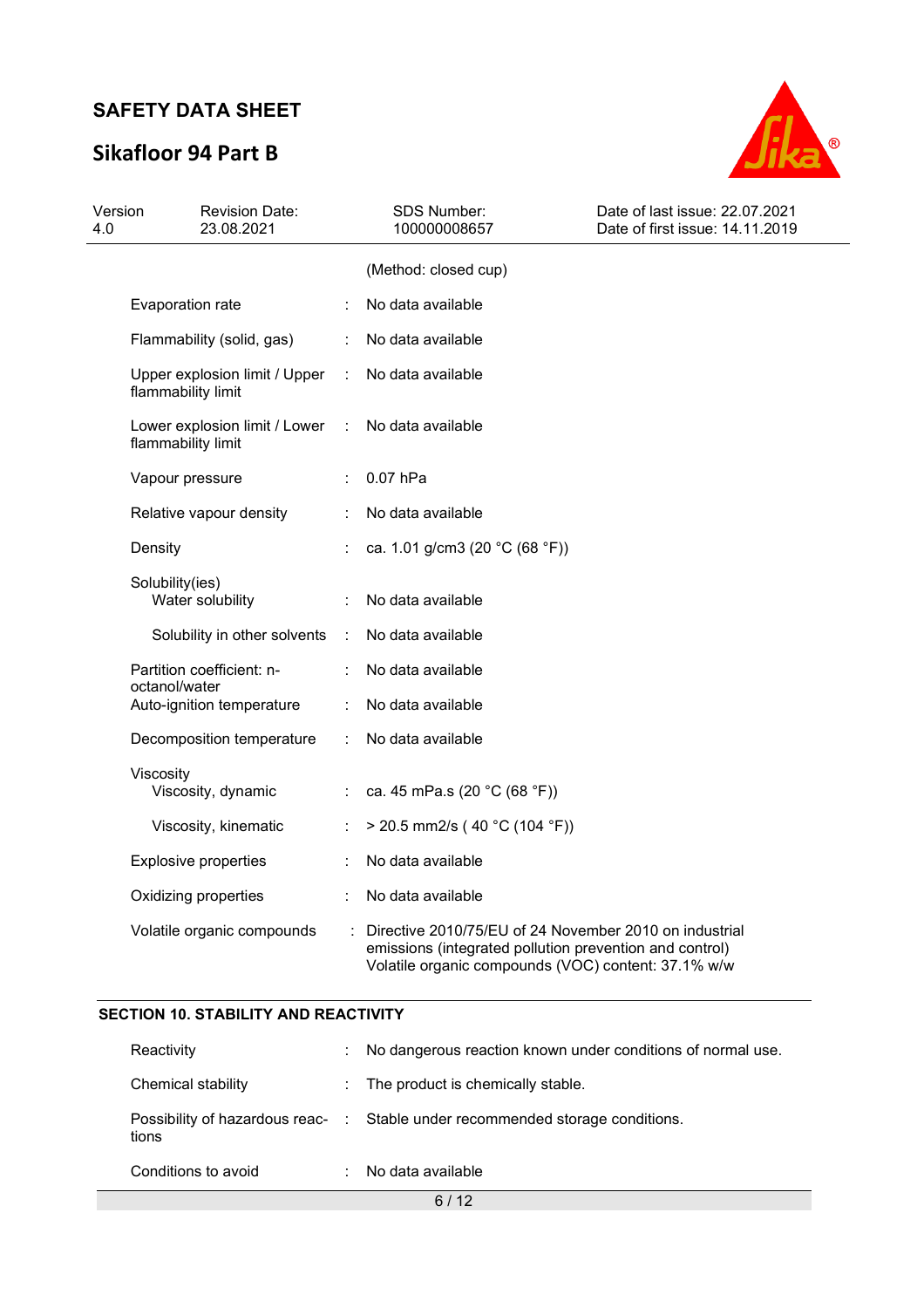# **Sikafloor 94 Part B**



| Version | <b>Revision Date:</b> | SDS Number:  | Date of last issue: 22.07.2021  |
|---------|-----------------------|--------------|---------------------------------|
| 4.0     | 23.08.2021            | 100000008657 | Date of first issue: 14.11.2019 |
|         |                       |              |                                 |

Incompatible materials : see section 7.

No decomposition if stored and applied as directed.

#### **SECTION 11. TOXICOLOGICAL INFORMATION**

| <b>Acute toxicity</b>                                                |                              |                                                                                  |
|----------------------------------------------------------------------|------------------------------|----------------------------------------------------------------------------------|
| Harmful if swallowed.                                                |                              |                                                                                  |
| Components:<br>benzyl alcohol:<br>Acute oral toxicity                | $\mathcal{L}_{\mathrm{max}}$ | LD50 Oral (Rat): 1,620 mg/kg                                                     |
| Acute inhalation toxicity                                            | t in                         | $LC50$ (Rat): $> 4.178$ mg/l<br>Exposure time: 4 h<br>Test atmosphere: dust/mist |
| 3-aminomethyl-3,5,5-trimethylcyclohexylamine:<br>Acute oral toxicity | t.                           | LD50 Oral (Rat): 1,030 mg/kg                                                     |
| Acute inhalation toxicity                                            |                              | : LC50 (Rat): $> 5.01$ mg/l<br>Exposure time: 4 h<br>Test atmosphere: dust/mist  |
| Acute dermal toxicity                                                | ÷.                           | LD50 Dermal (Rabbit): > 2,000 mg/kg                                              |
| 3,6-diazaoctanethylenediamin:<br>Acute oral toxicity                 |                              | LD50 Oral (Rat): 1,716 mg/kg                                                     |
| Acute dermal toxicity                                                | ÷                            | LD50 Dermal (Rabbit): 1,465 mg/kg                                                |
| bis(isopropyl)naphthalene:<br>Acute oral toxicity                    | $\mathcal{L}^{\mathcal{L}}$  | LD50 Oral (Rat): > 3,900 mg/kg                                                   |
| Acute inhalation toxicity                                            |                              | LC50 (Rat): > 5.64 mg/l<br>Exposure time: 4 h<br>Test atmosphere: dust/mist      |
| Acute dermal toxicity                                                | ÷                            | LD50 Dermal (Rat): $> 4,500$ mg/kg                                               |
| 2,4,6-tris(dimethylaminomethyl)phenol:<br>Acute oral toxicity        |                              | LD50 Oral (Rat): 2,169 mg/kg                                                     |
| Adduct IA (epoxy amine adduct):<br>Acute oral toxicity               |                              | LD50 Oral (Rat, female): 300 - 2,000 mg/kg<br>Method: OECD Test Guideline 423    |
| 2-piperazin-1-ylethylamine:<br>Acute oral toxicity                   |                              | LD50 Oral (Rat): 2,097 mg/kg                                                     |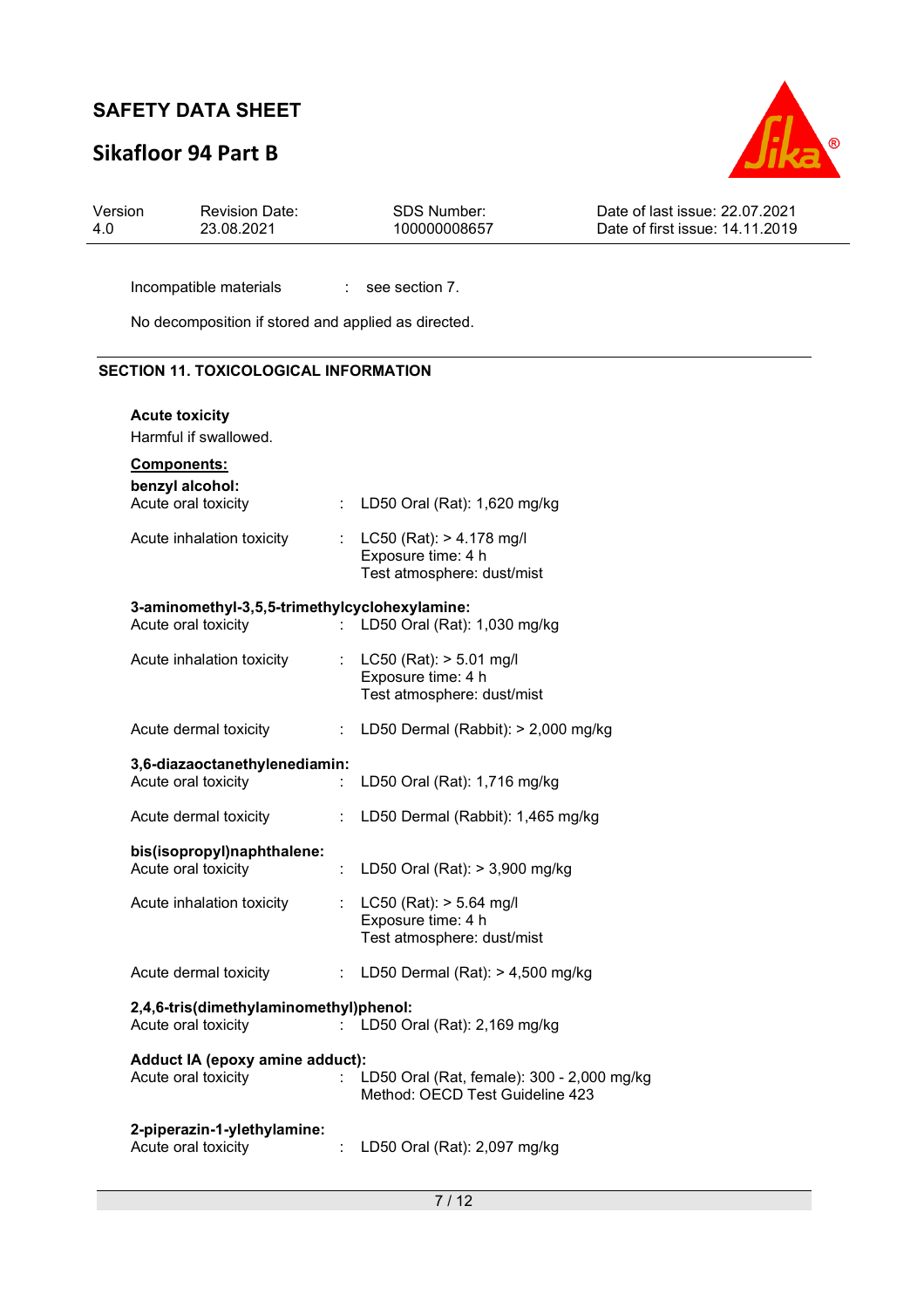# **Sikafloor 94 Part B**



| Version<br>4.0 | <b>Revision Date:</b><br>23.08.2021                                                                                 | <b>SDS Number:</b><br>100000008657                          | Date of last issue: 22.07.2021<br>Date of first issue: 14.11.2019 |  |  |  |  |  |  |
|----------------|---------------------------------------------------------------------------------------------------------------------|-------------------------------------------------------------|-------------------------------------------------------------------|--|--|--|--|--|--|
|                | Acute dermal toxicity                                                                                               | : LD50 Dermal (Rabbit): ca. 866 mg/kg                       |                                                                   |  |  |  |  |  |  |
|                | 3,6,9-triazaundecamethylenediamine:<br>Acute oral toxicity                                                          | LD50 Oral (Rat): 1,716.2 mg/kg<br>$\mathbb{R}^{\mathbb{Z}}$ |                                                                   |  |  |  |  |  |  |
|                | Acute dermal toxicity                                                                                               | LD50 Dermal (Rat): 1,260 mg/kg                              |                                                                   |  |  |  |  |  |  |
|                | <b>Skin corrosion/irritation</b><br>Causes severe burns.                                                            |                                                             |                                                                   |  |  |  |  |  |  |
|                | Components:<br>2,4,6-tris(dimethylaminomethyl)phenol:<br>Species<br>Assessment<br>Method                            | Rabbit<br>Corrosive<br><b>OECD Test Guideline 404</b>       |                                                                   |  |  |  |  |  |  |
|                | Serious eye damage/eye irritation                                                                                   |                                                             |                                                                   |  |  |  |  |  |  |
|                | Causes serious eye damage.<br><b>Components:</b><br>2,4,6-tris(dimethylaminomethyl)phenol:<br>Species<br>Assessment | Rabbit<br>Causes serious eye damage.                        |                                                                   |  |  |  |  |  |  |
|                | Respiratory or skin sensitisation                                                                                   |                                                             |                                                                   |  |  |  |  |  |  |
|                | <b>Skin sensitisation</b><br>May cause an allergic skin reaction.                                                   |                                                             |                                                                   |  |  |  |  |  |  |
|                | <b>Respiratory sensitisation</b><br>Not classified based on available information.                                  |                                                             |                                                                   |  |  |  |  |  |  |
|                | <b>Chronic toxicity</b>                                                                                             |                                                             |                                                                   |  |  |  |  |  |  |
|                | Germ cell mutagenicity<br>Not classified based on available information.                                            |                                                             |                                                                   |  |  |  |  |  |  |
|                | Carcinogenicity<br>Not classified based on available information.                                                   |                                                             |                                                                   |  |  |  |  |  |  |
|                | <b>Reproductive toxicity</b><br>Not classified based on available information.                                      |                                                             |                                                                   |  |  |  |  |  |  |
|                | <b>STOT - single exposure</b><br>Not classified based on available information.                                     |                                                             |                                                                   |  |  |  |  |  |  |
|                | <b>STOT - repeated exposure</b><br>Not classified based on available information.                                   |                                                             |                                                                   |  |  |  |  |  |  |
|                | <b>Aspiration toxicity</b><br>Not classified based on available information.                                        |                                                             |                                                                   |  |  |  |  |  |  |
|                |                                                                                                                     |                                                             |                                                                   |  |  |  |  |  |  |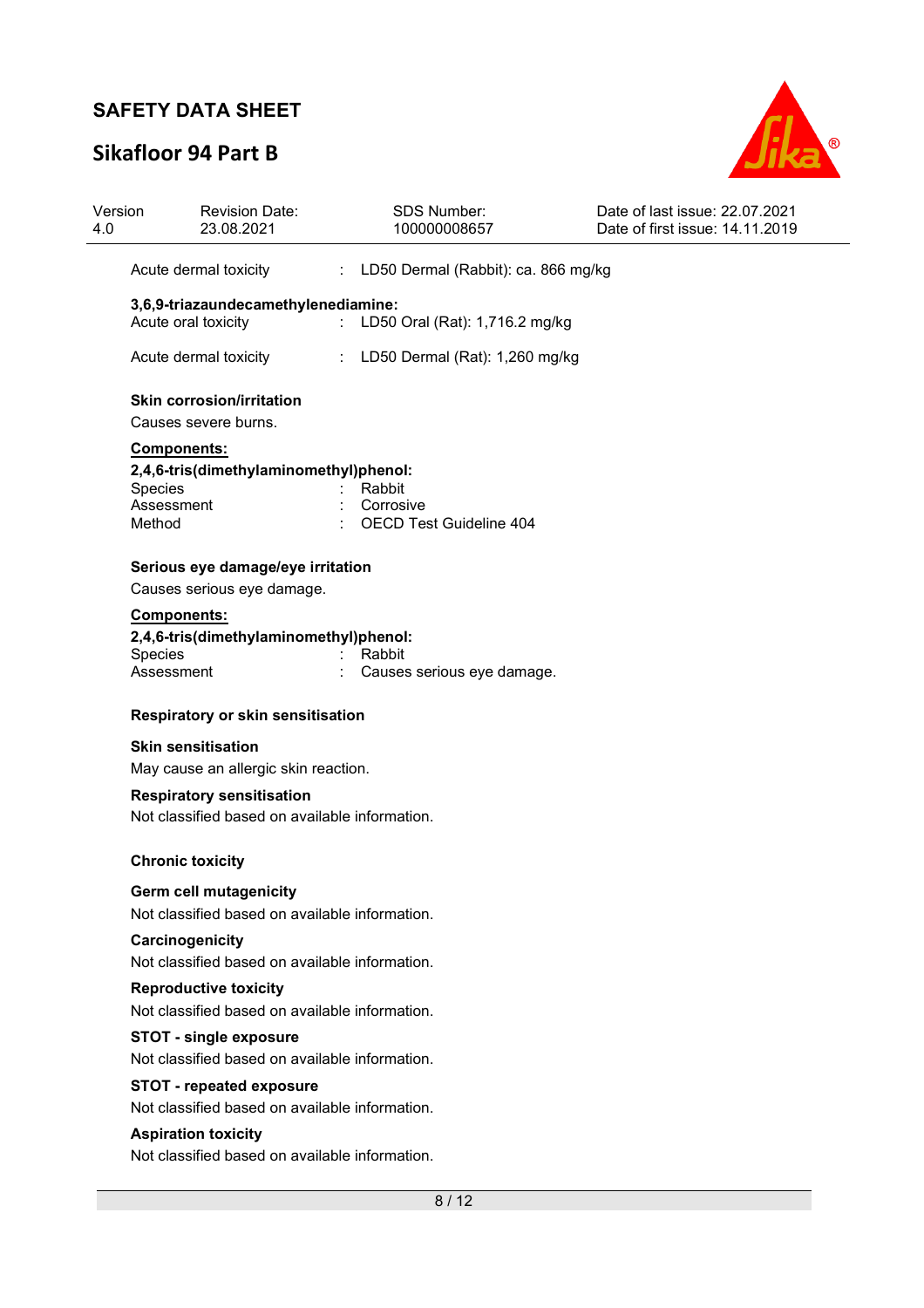# **Sikafloor 94 Part B**



| Version<br>4.0 | <b>Revision Date:</b><br>23.08.2021                                                             | <b>SDS Number:</b><br>100000008657                                                                   | Date of last issue: 22.07.2021<br>Date of first issue: 14.11.2019 |  |  |  |  |  |
|----------------|-------------------------------------------------------------------------------------------------|------------------------------------------------------------------------------------------------------|-------------------------------------------------------------------|--|--|--|--|--|
|                | <b>SECTION 12. ECOLOGICAL INFORMATION</b>                                                       |                                                                                                      |                                                                   |  |  |  |  |  |
|                | <b>Ecotoxicity</b>                                                                              |                                                                                                      |                                                                   |  |  |  |  |  |
|                | <b>Components:</b><br>benzyl alcohol:<br>Toxicity to fish                                       | LC50 (Fish): > 100 mg/l<br>Exposure time: 96 h                                                       |                                                                   |  |  |  |  |  |
|                | aquatic invertebrates                                                                           | Toxicity to daphnia and other : EC50 (Daphnia magna (Water flea)): > 100 mg/l<br>Exposure time: 48 h |                                                                   |  |  |  |  |  |
| plants         | 3-aminomethyl-3,5,5-trimethylcyclohexylamine:<br>Toxicity to algae/aquatic                      | ÷<br>mg/l<br>Exposure time: 72 h                                                                     | ErC50 (Desmodesmus subspicatus (green algae)): > 10 - 100         |  |  |  |  |  |
|                | 3,6-diazaoctanethylenediamin:<br>Toxicity to fish                                               | ÷<br>Exposure time: 96 h                                                                             | LC50 (Pimephales promelas (fathead minnow)): > 100 mg/l           |  |  |  |  |  |
|                | aquatic invertebrates                                                                           | Toxicity to daphnia and other : EC50 (Daphnia (water flea)): 10 - 100 mg/l<br>Exposure time: 48 h    |                                                                   |  |  |  |  |  |
| plants         | Toxicity to algae/aquatic                                                                       | ÷<br>100 mg/l<br>Exposure time: 72 h                                                                 | EC50 (Pseudokirchneriella subcapitata (green algae)): 10 -        |  |  |  |  |  |
| plants         | 2,4,6-tris(dimethylaminomethyl)phenol:<br>Toxicity to algae/aquatic                             | $-100$ mg/l<br>Exposure time: 72 h                                                                   | EC50 (Scenedesmus capricornutum (fresh water algae)): > 10        |  |  |  |  |  |
| plants         | Adduct IA (epoxy amine adduct):<br>Toxicity to algae/aquatic                                    | $\mathcal{L}^{\mathcal{L}}$<br>Exposure time: 72 h                                                   | EC50 (Pseudokirchneriella subcapitata (algae)): 3.13 mg/l         |  |  |  |  |  |
| icity)         | Toxicity to fish (Chronic tox-                                                                  | LC50 (Danio rerio (zebra fish)): 1.62 mg/l<br>Exposure time: 96 h                                    |                                                                   |  |  |  |  |  |
| ic toxicity)   | Toxicity to daphnia and other :<br>aquatic invertebrates (Chron-<br>2-piperazin-1-ylethylamine: | EC50 (Daphnia magna (Water flea)): 1.75 mg/l<br>Exposure time: 48 h                                  |                                                                   |  |  |  |  |  |
|                | Toxicity to fish                                                                                | $LC50$ (Fish): $> 100$ mg/l<br>Exposure time: 96 h                                                   |                                                                   |  |  |  |  |  |

**Persistence and degradability** 

No data available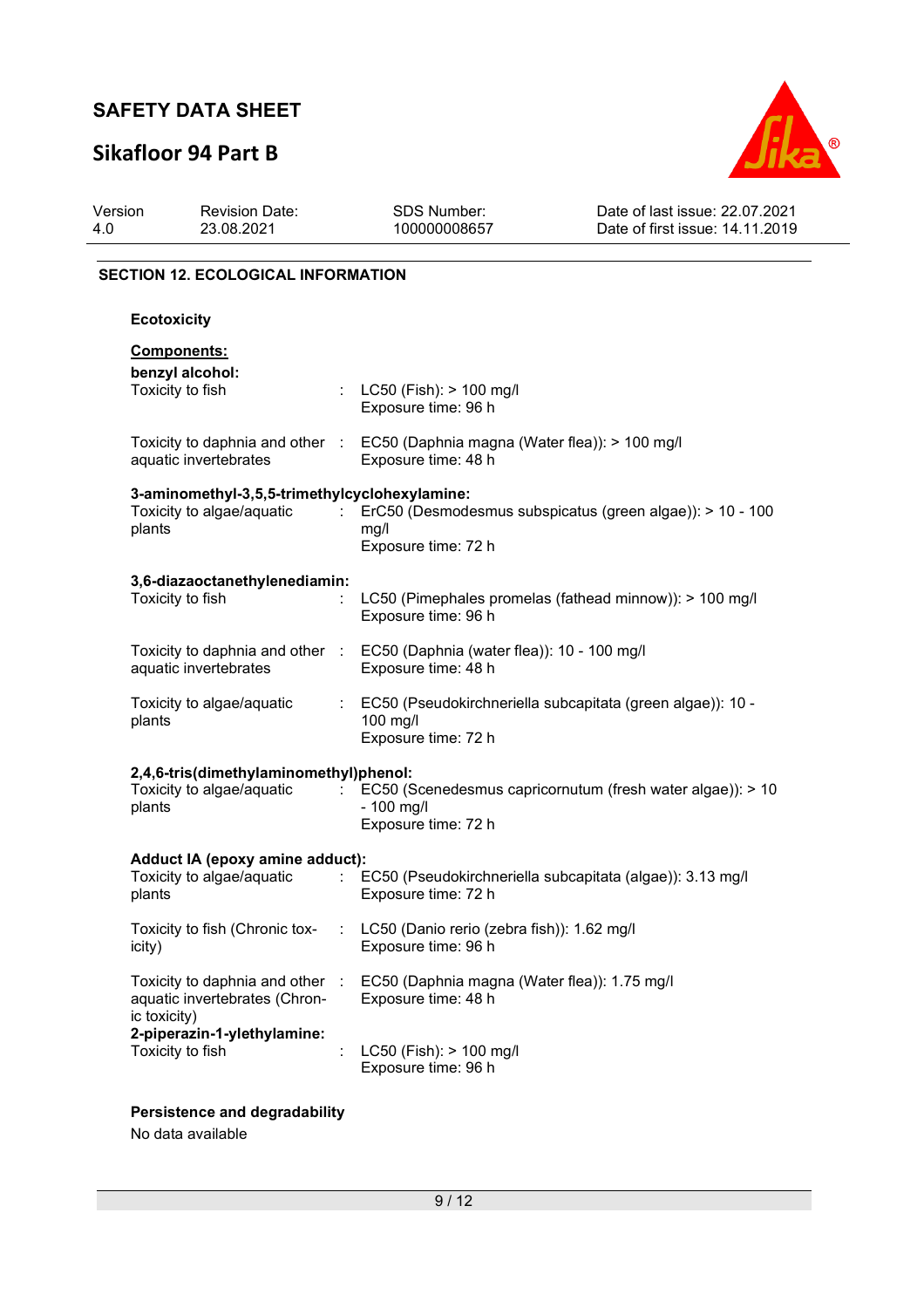# **Sikafloor 94 Part B**



| Version<br>4.0  | <b>Revision Date:</b><br>23.08.2021                   | <b>SDS Number:</b><br>100000008657                                                       | Date of last issue: 22.07.2021<br>Date of first issue: 14.11.2019 |
|-----------------|-------------------------------------------------------|------------------------------------------------------------------------------------------|-------------------------------------------------------------------|
|                 | <b>Bioaccumulative potential</b><br>No data available |                                                                                          |                                                                   |
|                 | <b>Mobility in soil</b><br>No data available          |                                                                                          |                                                                   |
|                 | Other adverse effects                                 |                                                                                          |                                                                   |
| <b>Product:</b> |                                                       |                                                                                          |                                                                   |
| mation          | Additional ecological infor-                          | unprofessional handling or disposal.<br>Toxic to aquatic life with long lasting effects. | An environmental hazard cannot be excluded in the event of        |
|                 | <b>SECTION 13. DISPOSAL CONSIDERATIONS</b>            |                                                                                          |                                                                   |

| <b>Disposal methods</b> |                                                                                                                                                                                                                          |  |  |  |  |  |
|-------------------------|--------------------------------------------------------------------------------------------------------------------------------------------------------------------------------------------------------------------------|--|--|--|--|--|
| Waste from residues     | The product should not be allowed to enter drains, water<br>courses or the soil.<br>Do not contaminate ponds, waterways or ditches with chemi-<br>cal or used container.<br>Send to a licensed waste management company. |  |  |  |  |  |
| Contaminated packaging  | : Empty remaining contents.<br>Dispose of as unused product.<br>Do not re-use empty containers.                                                                                                                          |  |  |  |  |  |

If potential for exposure exists refer to Section 8 for specific personal protective equipment.

### **SECTION 14. TRANSPORT INFORMATION**

### **International Regulations**

| <b>IATA-DGR</b>                                       |     |                                                                                                                                                      |
|-------------------------------------------------------|-----|------------------------------------------------------------------------------------------------------------------------------------------------------|
| UN/ID No.                                             |     | <b>UN 1760</b>                                                                                                                                       |
| Proper shipping name                                  |     | Corrosive liquid, n.o.s.<br>(3-aminomethyl-3,5,5-trimethylcyclohexylamine, Amines,<br>polyethylenepoly-, triethylenetetramine fraction)              |
| Class                                                 |     | 8                                                                                                                                                    |
| Packing group                                         |     | Ш                                                                                                                                                    |
| Labels                                                |     | Corrosive                                                                                                                                            |
| Packing instruction (cargo<br>aircraft)               |     | 856                                                                                                                                                  |
| Packing instruction (passen-<br>ger aircraft)         | -17 | 852                                                                                                                                                  |
| <b>IMDG-Code</b><br>UN number<br>Proper shipping name |     | UN 1760<br>CORROSIVE LIQUID, N.O.S.<br>(3-aminomethyl-3,5,5-trimethylcyclohexylamine, Amines, pol-<br>yethylenepoly-, triethylenetetramine fraction) |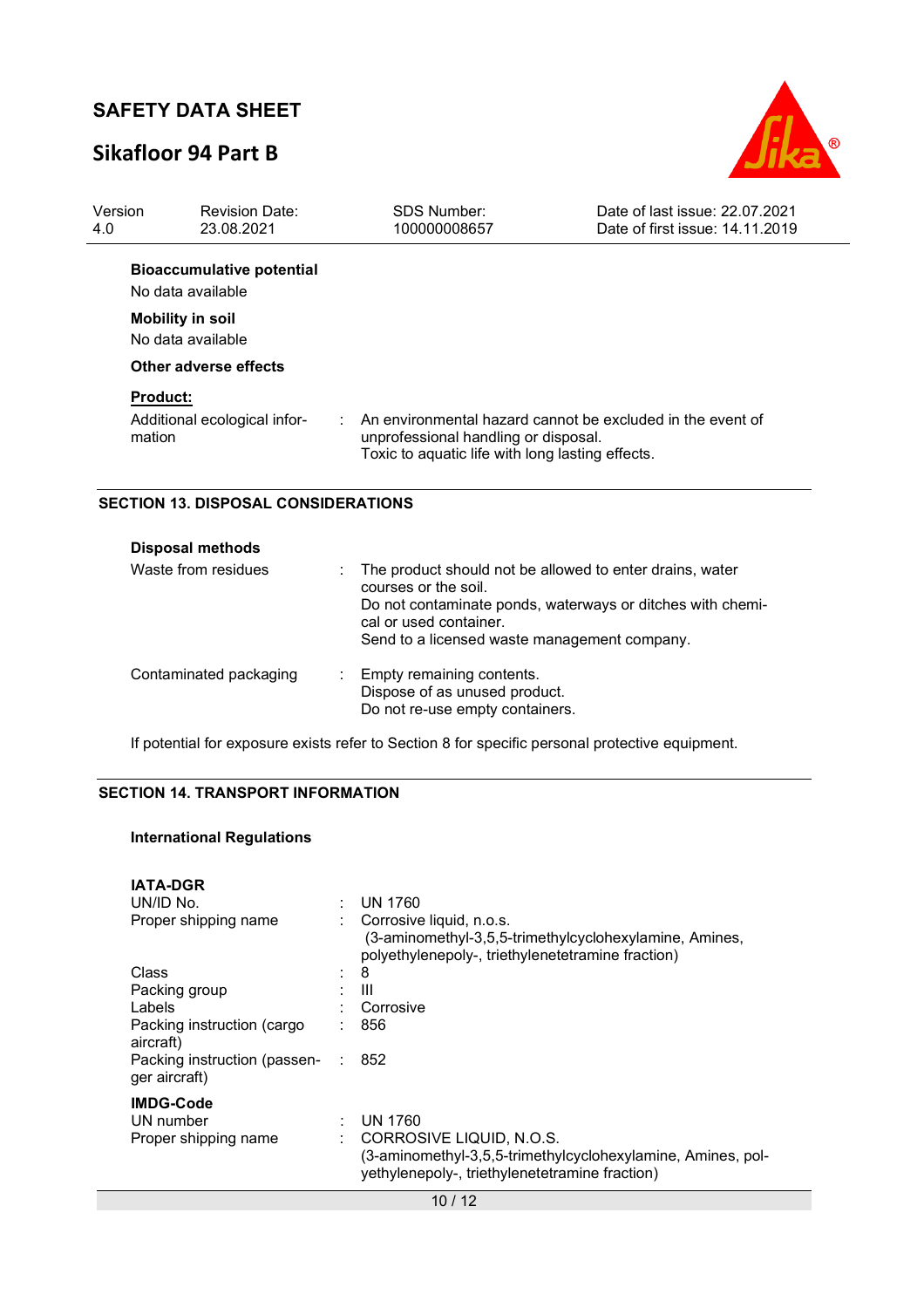### **Sikafloor 94 Part B**



| Version<br>4.0 | 23.08.2021                                                       | <b>Revision Date:</b>                   | <b>SDS Number:</b><br>100000008657                                                                                                                        | Date of last issue: 22.07.2021<br>Date of first issue: 14.11.2019                                                                                                                                            |
|----------------|------------------------------------------------------------------|-----------------------------------------|-----------------------------------------------------------------------------------------------------------------------------------------------------------|--------------------------------------------------------------------------------------------------------------------------------------------------------------------------------------------------------------|
|                | Class<br>Packing group<br>Labels<br>EmS Code<br>Marine pollutant | 8<br>Ш<br>8<br>no                       | F-A, S-B                                                                                                                                                  |                                                                                                                                                                                                              |
|                |                                                                  |                                         | Transport in bulk according to Annex II of MARPOL 73/78 and the IBC Code                                                                                  |                                                                                                                                                                                                              |
|                |                                                                  | Not applicable for product as supplied. |                                                                                                                                                           |                                                                                                                                                                                                              |
|                | <b>National Regulations</b>                                      |                                         |                                                                                                                                                           |                                                                                                                                                                                                              |
|                | <b>ADG</b><br>UN number<br>Proper shipping name                  |                                         | <b>UN 1760</b><br>CORROSIVE LIQUID, N.O.S.<br>(3-aminomethyl-3,5,5-trimethylcyclohexylamine, Amines,<br>polyethylenepoly-, triethylenetetramine fraction) |                                                                                                                                                                                                              |
|                | Class<br>Packing group<br>Labels<br>Hazchem Code                 | 8<br>Ш<br>8<br>2X                       |                                                                                                                                                           |                                                                                                                                                                                                              |
|                | Special precautions for user                                     |                                         |                                                                                                                                                           |                                                                                                                                                                                                              |
|                | regional or country regulations.                                 |                                         | upon the properties of the unpackaged material as it is described within this Safety Data Sheet.                                                          | The transport classification(s) provided herein are for informational purposes only, and solely based<br>Transportation classifications may vary by mode of transportation, package sizes, and variations in |

#### **SECTION 15. REGULATORY INFORMATION**

### **Safety, health and environmental regulations/legislation specific for the substance or mixture**

| Standard for the Uniform<br>Scheduling of Medicines and<br><b>Poisons</b>                      |  | Schedule 5 |    |                                                                                                                                                                                                  |
|------------------------------------------------------------------------------------------------|--|------------|----|--------------------------------------------------------------------------------------------------------------------------------------------------------------------------------------------------|
| Standard for the Uniform<br>Scheduling of Medicines and<br>Poisons                             |  | Schedule 5 |    |                                                                                                                                                                                                  |
| International Chemical Weapons Convention (CWC)<br>Schedules of Toxic Chemicals and Precursors |  |            | ÷. | Not applicable                                                                                                                                                                                   |
| <b>Prohibition/Licensing Requirements</b>                                                      |  |            |    | There is no applicable prohibition,<br>authorisation and restricted use<br>requirements, including for carcino-<br>gens referred to in Schedule 10 of<br>the model WHS Act and Regula-<br>tions. |
|                                                                                                |  |            |    |                                                                                                                                                                                                  |

**The components of this product are reported in the following inventories:** 

AICS : On the inventory, or in compliance with the inventory

#### **SECTION 16. OTHER INFORMATION**

Revision Date : 23.08.2021